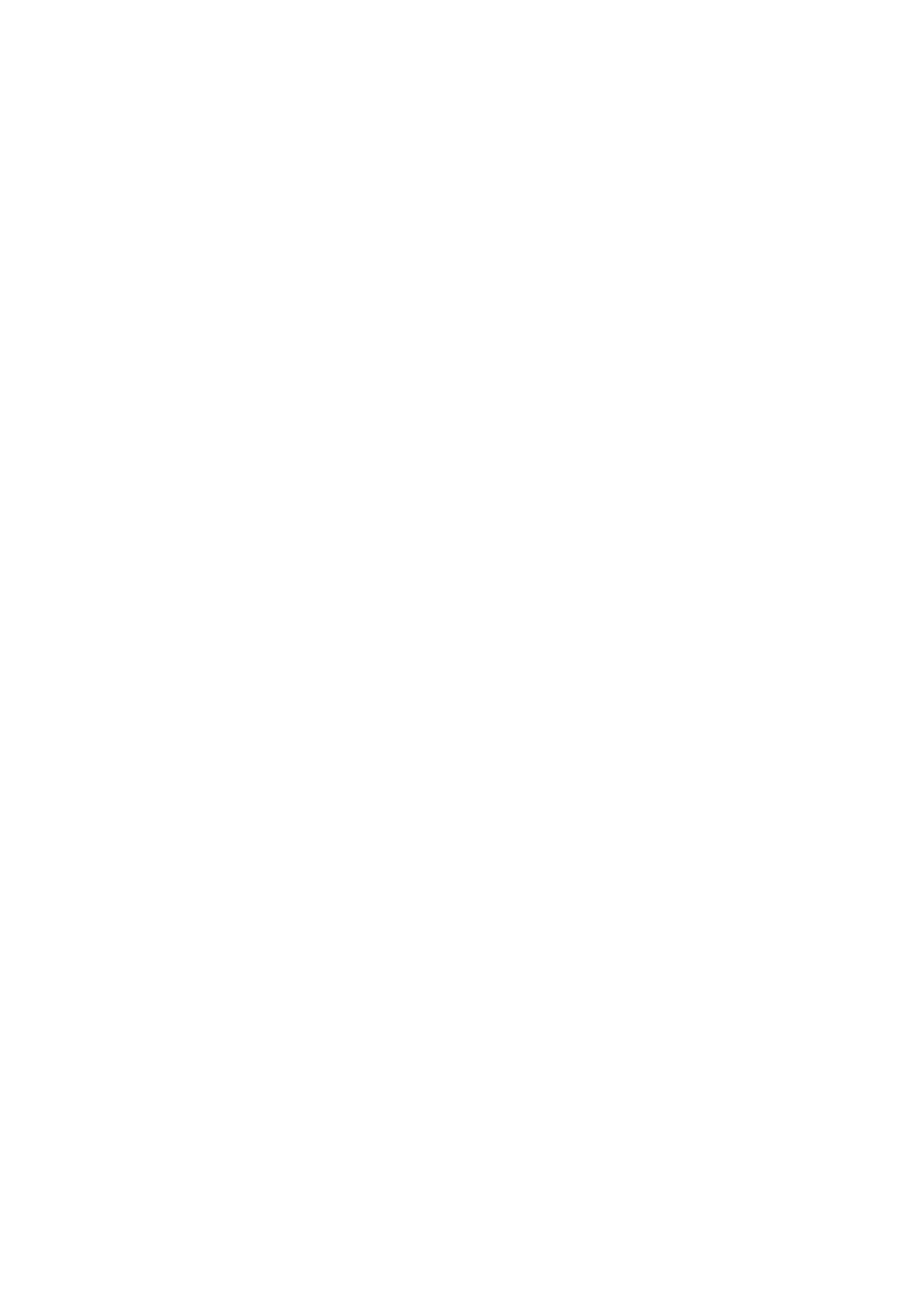# **TABLE OF CONTENTS 21 OCTOBER 2021**

|    | <b>Business</b><br>Page No. |                                                                                             |                |
|----|-----------------------------|---------------------------------------------------------------------------------------------|----------------|
|    |                             |                                                                                             |                |
| 1. | <b>Meeting Conduct</b>      |                                                                                             | 5              |
|    | 1.1                         | <b>Apologies</b>                                                                            | 5              |
|    | 1.2                         | <b>Conflict of Interest Declarations</b>                                                    | 5              |
|    |                             | 1.3 Confirmation of Minutes                                                                 | 5              |
|    |                             | 1.4 Public Participation                                                                    | 5              |
|    | 1.5                         | <b>Items not on the Agenda</b>                                                              | 5              |
| 2. |                             | <b>Oral Reports</b>                                                                         | $\overline{7}$ |
|    | 2.1                         | <b>Transport Update and Oral Presentations</b>                                              | $\overline{7}$ |
|    | 2.2                         | <b>Members' Update</b>                                                                      | $\overline{7}$ |
|    |                             | 2.3 Chairpersons Update                                                                     | $\overline{7}$ |
| 3. | <b>Reports</b>              |                                                                                             | $\overline{7}$ |
|    | 3.1                         | <b>Current and Upcoming Consultations and Engagements</b>                                   | $\overline{7}$ |
|    | 3.2                         | <b>Forward Programme</b>                                                                    | $\overline{7}$ |
|    | 3.3                         | <b>Resource Consent applications and approvals for 30</b><br>august 2021 to 13 October 2021 | $\overline{7}$ |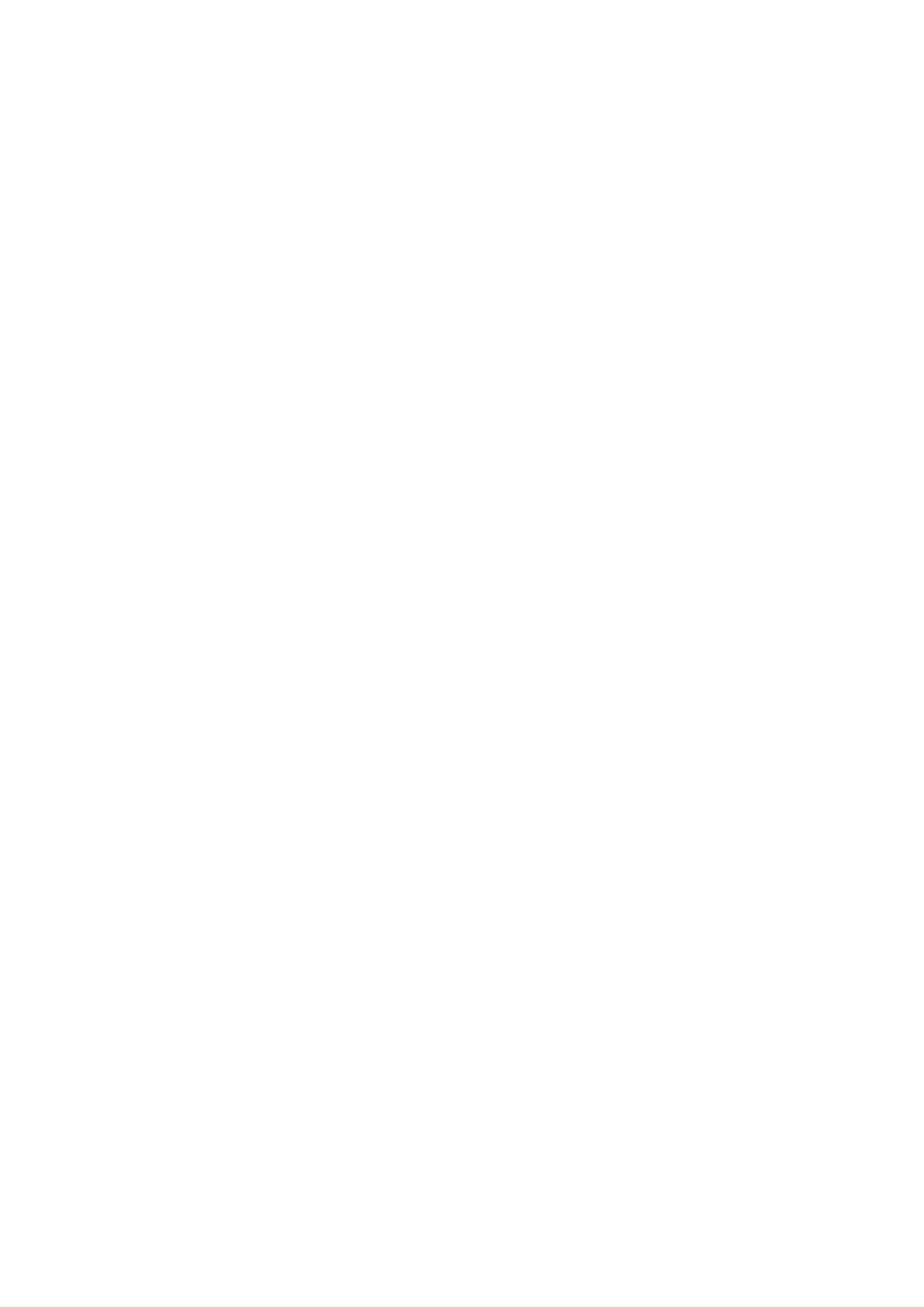### <span id="page-4-0"></span>**1 Meeting Conduct**

### **1.1 Karakia**

The Chairperson declared the meeting open at 7:11pm and invited members to read the following karakia to open the meeting.

**Whakataka te hau ki te uru, Whakataka te hau ki te tonga. Kia mākinakina ki uta, Kia mātaratara ki tai. E hī ake ana te atākura. He tio, he huka, he hauhū. Tihei Mauri Ora!**

Cease oh winds of the west and of the south Let the bracing breezes flow, over the land and the sea. Let the red-tipped dawn come with a sharpened edge, a touch of frost, a promise of a glorious day

### <span id="page-4-1"></span>**1. 2 Apologies**

#### **Moved Hamish Todd, seconded Christine Grace**

#### **Resolved**

That the Makara/Ohariu Community Board:

1. Accept the apologies received from Chris Renner.

**Carried**

#### <span id="page-4-2"></span>**1. 3 Conflict of Interest Declarations**

No conflicts of interest were declared.

#### <span id="page-4-3"></span>**1. 4 Confirmation of Minutes**

#### **Moved Wayne Rudd, seconded Darren Hoskins**

#### **Resolved**

That the Makara/Ohariu Community Board:

1. Approve the minutes of the Makara/Ohariu Community Board Meeting held on 29 July 2021, having been circulated, that they be taken as read and confirmed as an accurate record of that meeting.

**Carried**

### <span id="page-4-5"></span>**1. 5 Public Participation**

There were no requests for public participation.

#### <span id="page-4-4"></span>**1. 6 Items not on the Agenda**

There were no items not on the agenda.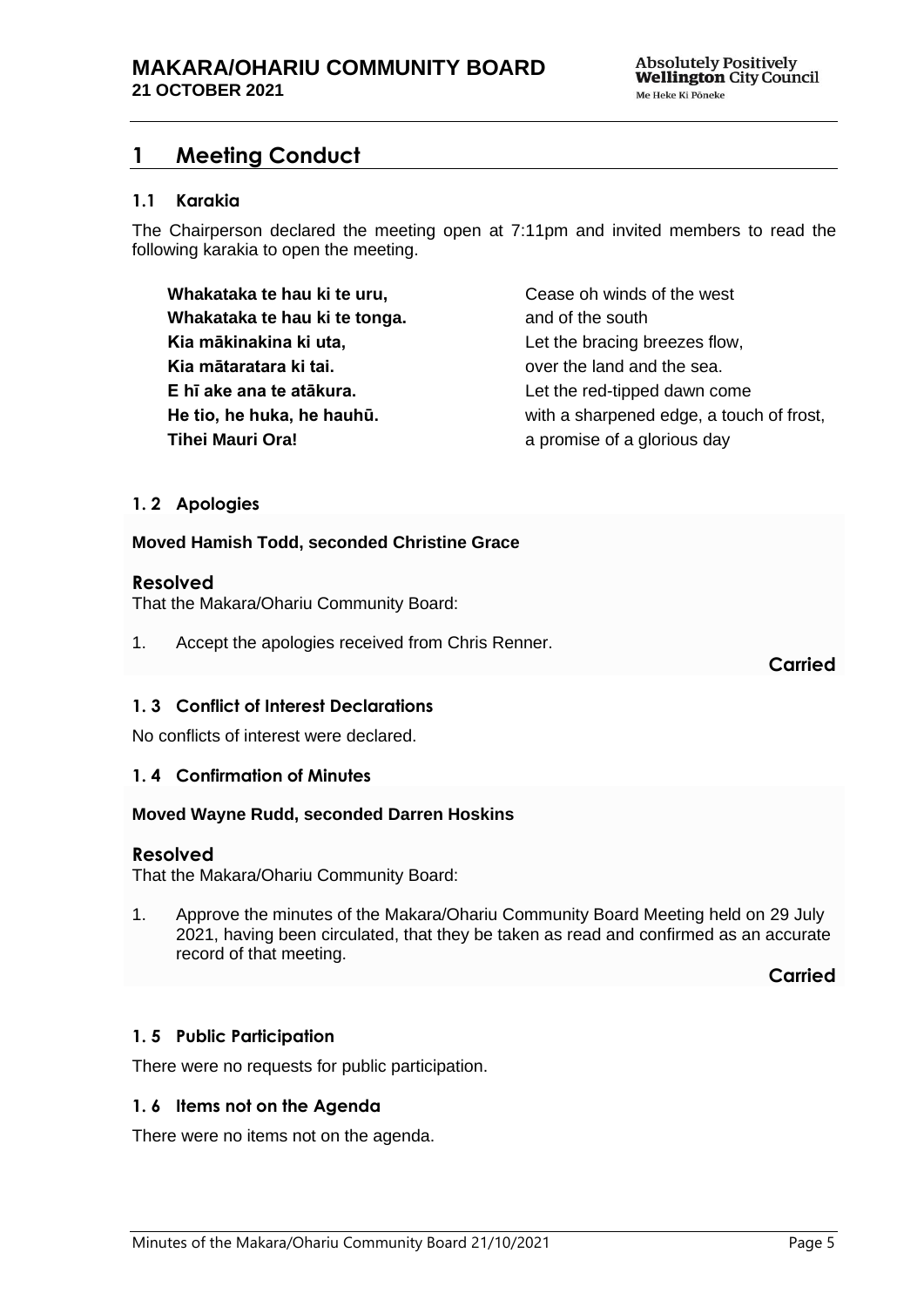### **2. Oral Reports**

| 2.1 Transport Update and Oral Presentations |                |  |  |
|---------------------------------------------|----------------|--|--|
| Moved Darren Hoskins, seconded Hamish Todd  |                |  |  |
| <b>Resolved</b>                             |                |  |  |
| That the Makara Ohariu Community Board:     |                |  |  |
| Receive the information.<br>1.              | <b>Carried</b> |  |  |
| 2.2 Members' Update                         |                |  |  |
| Moved Darren Hoskins, seconded Hamish Todd  |                |  |  |
| <b>Resolved</b>                             |                |  |  |
| That the Makara Ohariu Community Board:     |                |  |  |
| Receive the information.<br>1.              | Carried        |  |  |
| 2.3 Chairperson's Update                    |                |  |  |
| Moved Darren Hoskins, seconded Hamish Todd  |                |  |  |
| <b>Resolved</b>                             |                |  |  |
| That the Makara Ohariu Community Board:     |                |  |  |
| Receive the information.<br>1.              | Carried        |  |  |